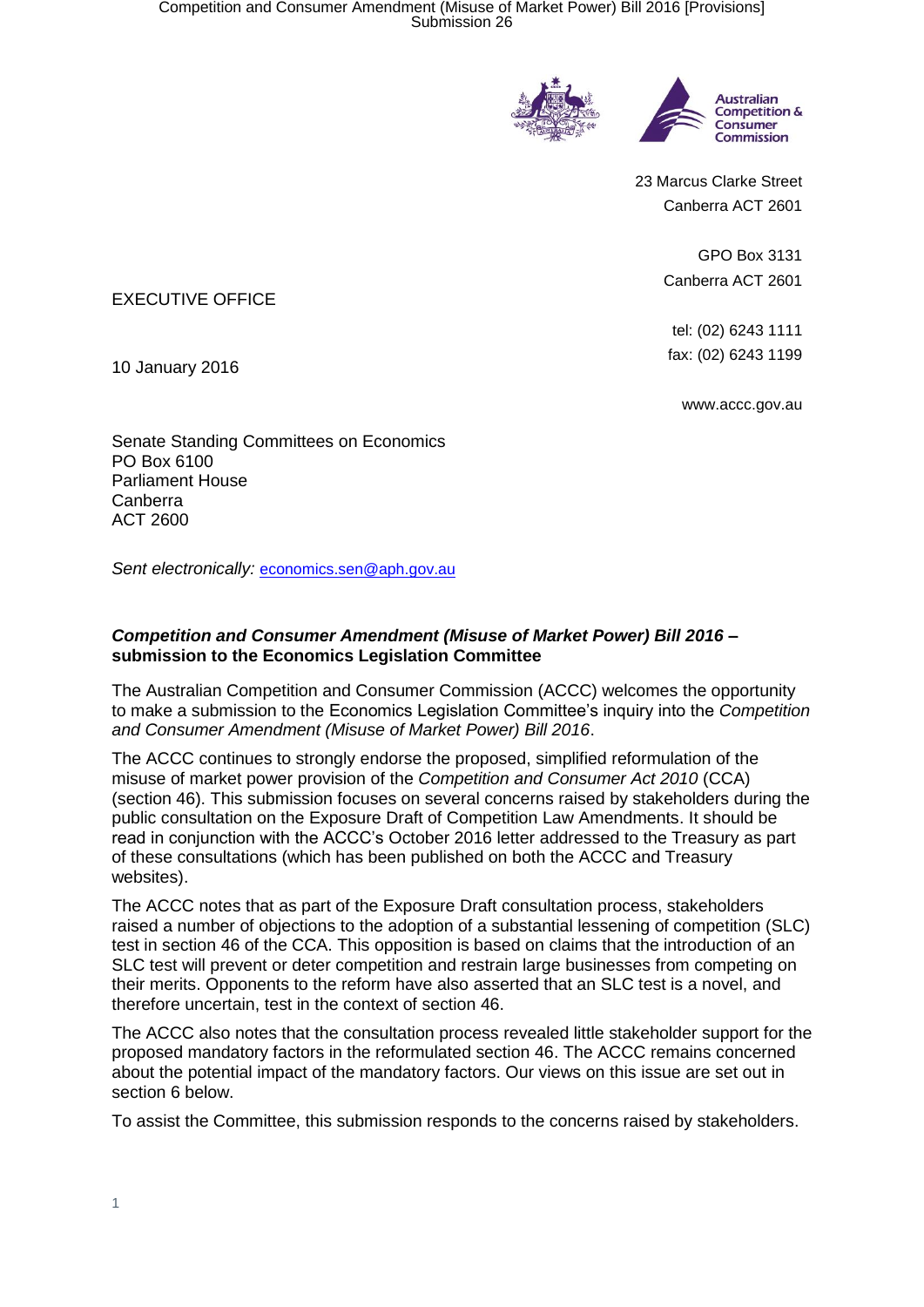#### **1. Arguments that section 46 adequately addresses anti-competitive unilateral conduct**

The ACCC regards the current section 46 as deeply deficient. It contains elements which make it very difficult for the ACCC or private litigants to successfully take action against firms with market power that are engaging in anti-competitive conduct, and hence provides scope for such anti-competitive unilateral conduct to go unchecked.

This is primarily because the current section 46 contains a requirement that before a party can be found to have contravened the provision it must be established on the balance of probabilities that it has taken advantage of its substantial market power. The take advantage element has proven to be particularly problematic in securing successful court action under this legislation, due to the way in which it has been interpreted by the courts.

It must also be established that the party has engaged in conduct which is for a prohibited purpose (the **prohibited purpose element**). The prohibited purpose element misdirects the prohibition towards conduct intended to impact rivals, when this is part and parcel of competitive behaviour.

#### *Take advantage*

The 'take advantage' element has the role of filtering harmful anti-competitive conduct from benign and pro-competitive conduct. Unfortunately, the take advantage element has developed into a deeply flawed filter that over-corrects the provision to the other extreme by permitting serious anti-competitive conduct.

In seeking to use the take advantage element as a filter, the Australian and New Zealand Courts have undertaken complex counterfactual analyses and as a consequence, a firm with substantial market power need only show that the conduct it engaged in is conduct that a small firm would also engage in, in order to avoid breaching the prohibition.

This is highly unsatisfactory as it ignores the very different consequences that flow from the conduct undertaken by a large firm compared to a small firm in same the market.<sup>1</sup>

The ACCC also notes the take advantage element can produce outcomes that do not accord with the application of misuse of market power laws in other nations. In the US for example, Microsoft was prevented from forcing Windows users to install other Microsoft products, and hence to exclude the use of alternative software. Lifting these restrictions has led to the development of many diverse software offerings. Under current Australian law, the take advantage test would very likely not have been satisfied because firms without market power can bundle products in the same way that Microsoft did.

#### *Prohibited purpose*

Section 46 currently prohibits conduct by a firm with substantial market power that has the purpose of harming actual or potential rivals or otherwise limiting competitive conduct by those rivals. However, it is a natural consequence of robust competition that more efficient firms damage less efficient firms by attracting customers and increasing their market share. Striving to grow, succeed and acquire market share and potentially market power at the expense of one's rivals is what drives competition and innovation. In reality, many actions taken by dominant firms could be considered to have the purpose of harming rivals.

<sup>-</sup><sup>1</sup> Stuck, Cross, Douglas Richards, Weber Waller, *Use of Dominance, Unlawful Conduct, and Causation Under Section 36 of the New Zealand Commerce Act: A U.S. Perspective*, (2012) 18NZBLQ, 'whether firms with or without market power would have engaged in that conduct does not necessarily preclude anticompetitive purpose or effect', noting the court in *Berkey Photo, Inc. v. Eastman Kodak Co* (603 F.2d 263, 275 (2nd Cir. 1979)), 'Such conduct is illegal when taken by a monopolist because it tends to destroy competition, although in the hands of a smaller market participant it might be considered harmless, or even "honestly industrial".' Note that section 36 of the New Zealand *Commerce Act* is relevantly identical to section 46 of the CCA.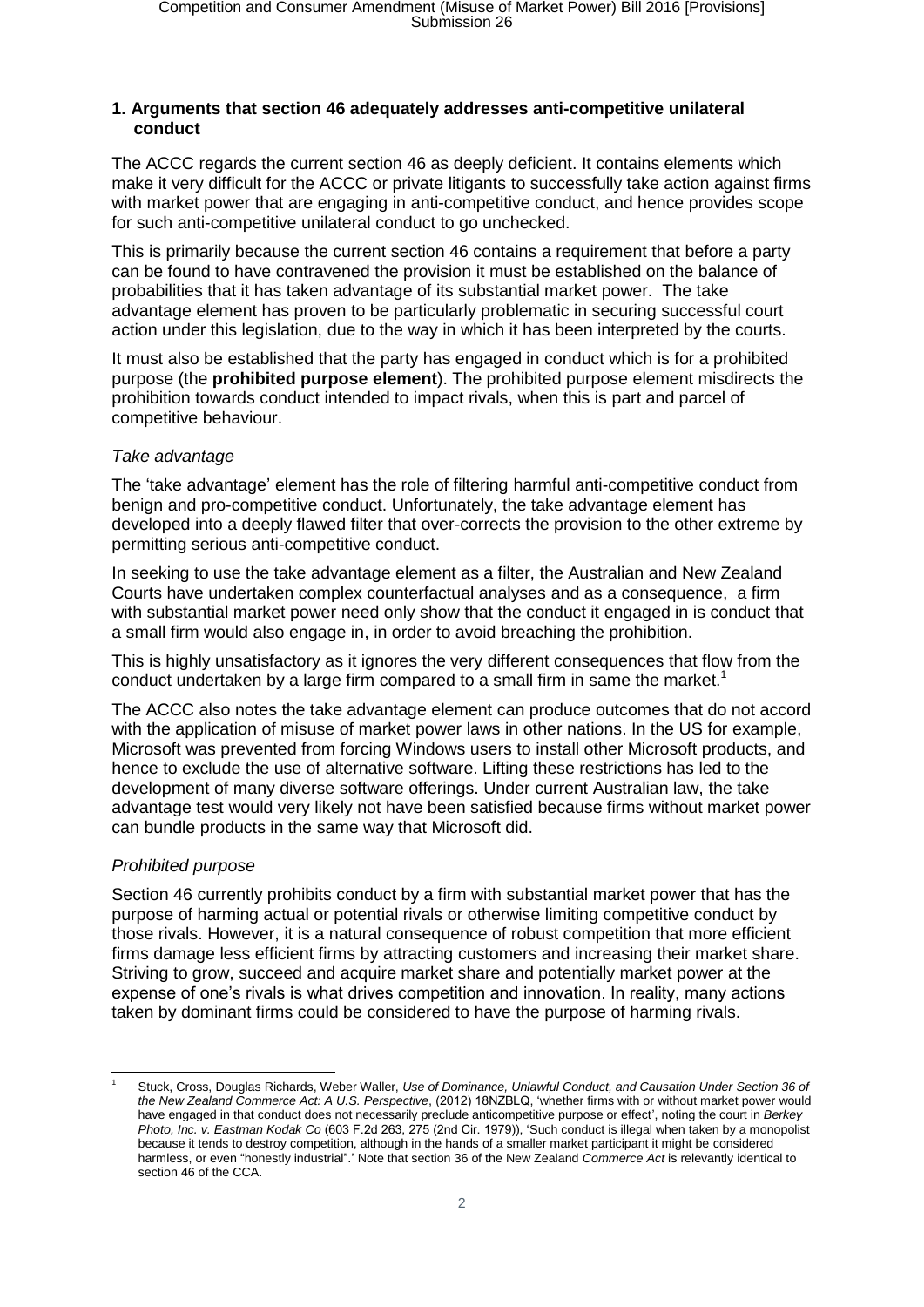Hence the current legislation imposes the further requirement that a firm must be shown to be taking advantage of its substantial market power.

**Attachment 1** provides examples of anti-competitive conduct that the current section 46 of the CCA may not be able to address.

## **2. Arguments that an SLC test is novel or uncertain**

An SLC test is neither novel nor uncertain. To the contrary, it is a well-established and well understood test that is applied in the majority of the other competition provisions of the CCA, including anti-competitive agreements, mergers and acquisitions. It has a demonstrated ability to effectively filter harmful anti-competitive conduct from benign or pro-competitive conduct. The introduction of an SLC test into section 46 will merely allow the ACCC and the Courts to apply this clear and effective test to a broader range of conduct than is the case at present.

The inclusion of an SLC test in section 46 will mean that dominant Australian businesses will be required assess their unilateral conduct in a similar way to that in which they already assess their contracts, covenants and acquisitions. Further, it is a test applied internationally to conduct and so will also be well understood by multinational firms carrying on business in Australia.

## **3. Arguments that adopting an SLC test will prevent or deter competition**

The adoption of an SLC test will not restrain large businesses from competing on their merits, reduce productivity, chill investment or lead to higher prices. The adoption of an SLC test will appropriately target anti-competitive conduct. Conduct that enhances competition or is benign, by definition, does not substantially lessen competition and will not be captured by the proposed SLC test.

Competition, by its very nature, is deliberate and ruthless. Advantages gained through research and development, innovation or economies of scale do not lessen competition, even if the conduct causes harm to competitors or forces them to exit a market.

- Investing in improved technology and lowering prices is a normal part of the competitive process that increases efficiency and will increase rather than lessen competition.
- Passing on lower prices to consumers arising from increased efficiency is a normal part of the competitive process and will increase rather than lessen competition. This is the case even where the prices are at a level that competitors find hard to sustainably match. Retailers adopt pricing strategies to promote their competitive position and increase their share of the contestable market; such strategies can include loss leading and national pricing where a chain retailer may offer a form of price guarantee. This conduct can be undertaken by firms with market power and those seeking to gain market share. In the majority of cases such pricing strategies stimulate competition and are pro-competitive. The proposed new section 46 with an SLC test will only capture pricing strategies undertaken by a firm with substantial market power where that strategy has damaged the competitive process.
- Expansion by a firm into a new geographic area or into a complementary market that, because of the efficiency or technical expertise of the entering firm, causes others to exit or decide not to enter, is a normal part of the competitive process and will increase, not lessen, competition.

All these examples highlight the ability of an SLC test to appropriately differentiate between harmful anti-competitive conduct, and benign or pro-competitive conduct.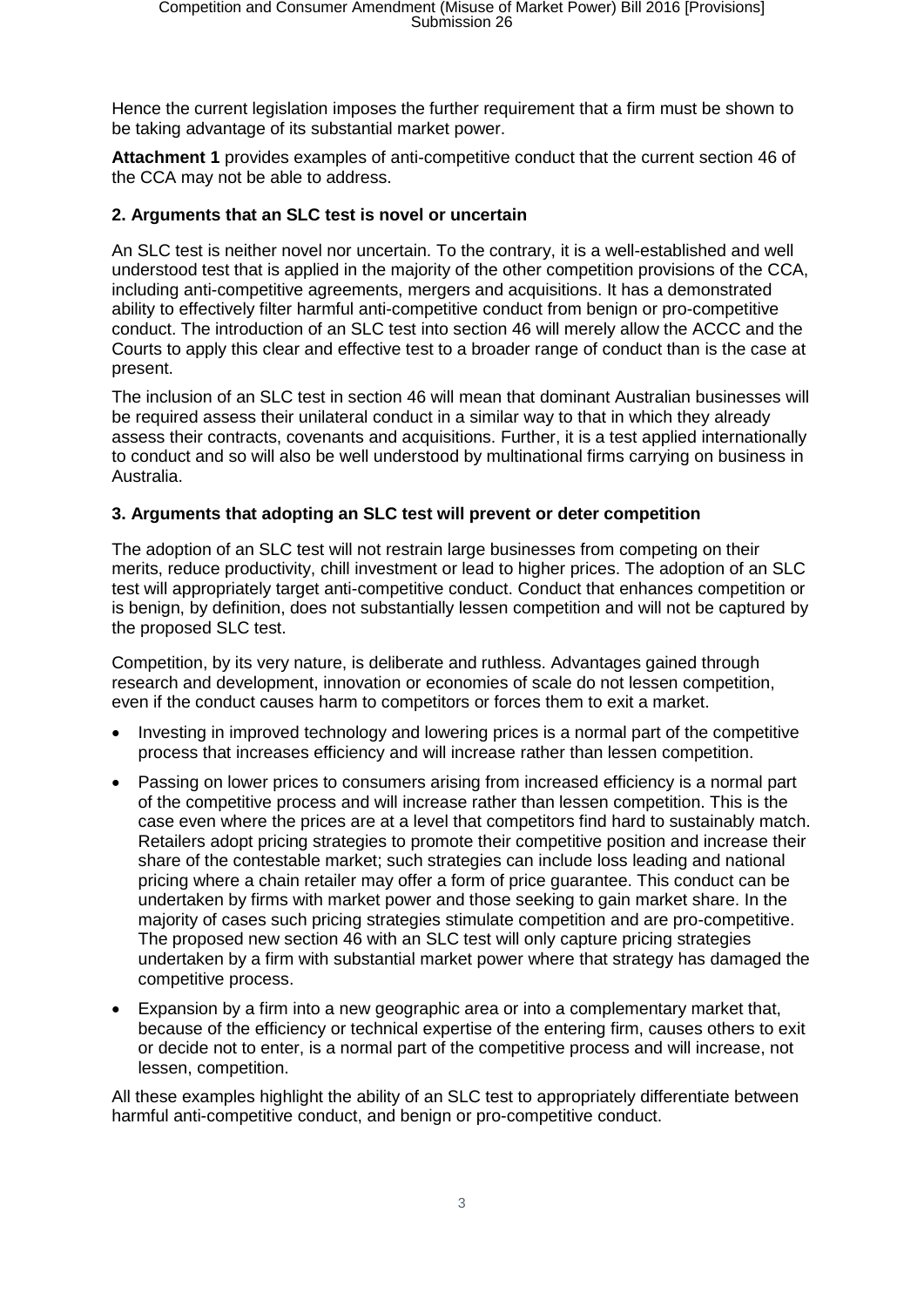#### **4. Arguments that an SLC test will remove the causal connection between market power and conduct**

The ACCC accepts that removal of the take advantage test and introduction of an SLC test would mean the law would no longer allow dominant firms to engage in conduct only on the basis that the conduct is of a kind that a non-dominant firm would theoretically engage in. Indeed, this is one of the key benefits of the proposed reform.

One of the reasons for unilateral conduct provisions is to take account of the very different competitive and consumer harms that result from anti-competitive conduct by firms with substantial market power as compared to those without. Therefore, it is undesirable that section 46 currently effectively provides a safe harbour for firms with market power to engage in anti-competitive conduct without regard to the consequences of the conduct on competition. A large firm can simply argue that the action it carried out could also be carried out by a small firm, and therefore fails the take advantage test, despite the very different consequences of similar actions undertaken by large and small firms.

#### **5. Arguments that amending section 46 would impose an unreasonable burden upon large business**

The ACCC accepts that amending section 46 to remove the take advantage element and insert an SLC test will expose a very small number of firms – those with substantial market power – to more scrutiny. This additional responsibility is imposed upon firms with substantial market power because of the significant competitive consequences that flow from anti-competitive unilateral conduct by a firm with substantial market power.

However, the conduct would only be restrained to the extent it crosses an internationally recognised threshold of anti-competitive conduct, being that the conduct has the purpose, effect, or likely effect of substantially lessening competition.

The ACCC anticipates that the removal of the current take advantage and prohibited purpose tests, and the substitution of an SLC test, would improve the efficacy of section 46, and therefore the efficiency and effectiveness of the Australian economy.

## **6. Mandatory factors**

-

The draft legislation being considered by Parliament includes the addition of a number of "mandatory factors" that need to be considered as part of the process of deciding whether the actions of a firm are in breach of section 46.

One of these mandatory factors requires consideration of whether *"the conduct has the purpose of, or has or would be likely to have the effect of, increasing competition in that market, including by enhancing efficiency, innovation, product quality or price competitiveness"* in the relevant market.

The ACCC has previously expressed serious concerns with the proposed mandatory factors in an amended section  $46<sup>2</sup>$ 

The ACCC notes that in submissions to Treasury on the exposure draft legislation, the proposed mandatory factors did not receive widespread support from stakeholders, including business stakeholders. For instance, the Business Council of Australia, drawing from an independent legal opinion, stated that the mandatory factors do not provide for additional clarity around how an SLC test should be applied. $3$ 

<sup>2</sup> [ACCC letter to the Treasury on the Exposure Draft Consultation on Competition Law Amendments, p. 7, October](http://www.accc.gov.au/system/files/ACCC%20Letter%20to%20Treasury%20-%20Submission%20on%20Harper%20Exposure%20Draft%20legis....pdf) 2016.

 $\overline{2}$  BCA Submission to Treasury on the Exposure Draft of the Competition and Consumer Amendment (Competition Policy Review) Bill 2016, p. 8: [https://consult.treasury.gov.au/market-and-competition-policy](https://consult.treasury.gov.au/market-and-competition-policy-division/ed_competition_law_amendments/consultation/view_respondent?uuId=79210900)[division/ed\\_competition\\_law\\_amendments/consultation/view\\_respondent?uuId=79210900](https://consult.treasury.gov.au/market-and-competition-policy-division/ed_competition_law_amendments/consultation/view_respondent?uuId=79210900)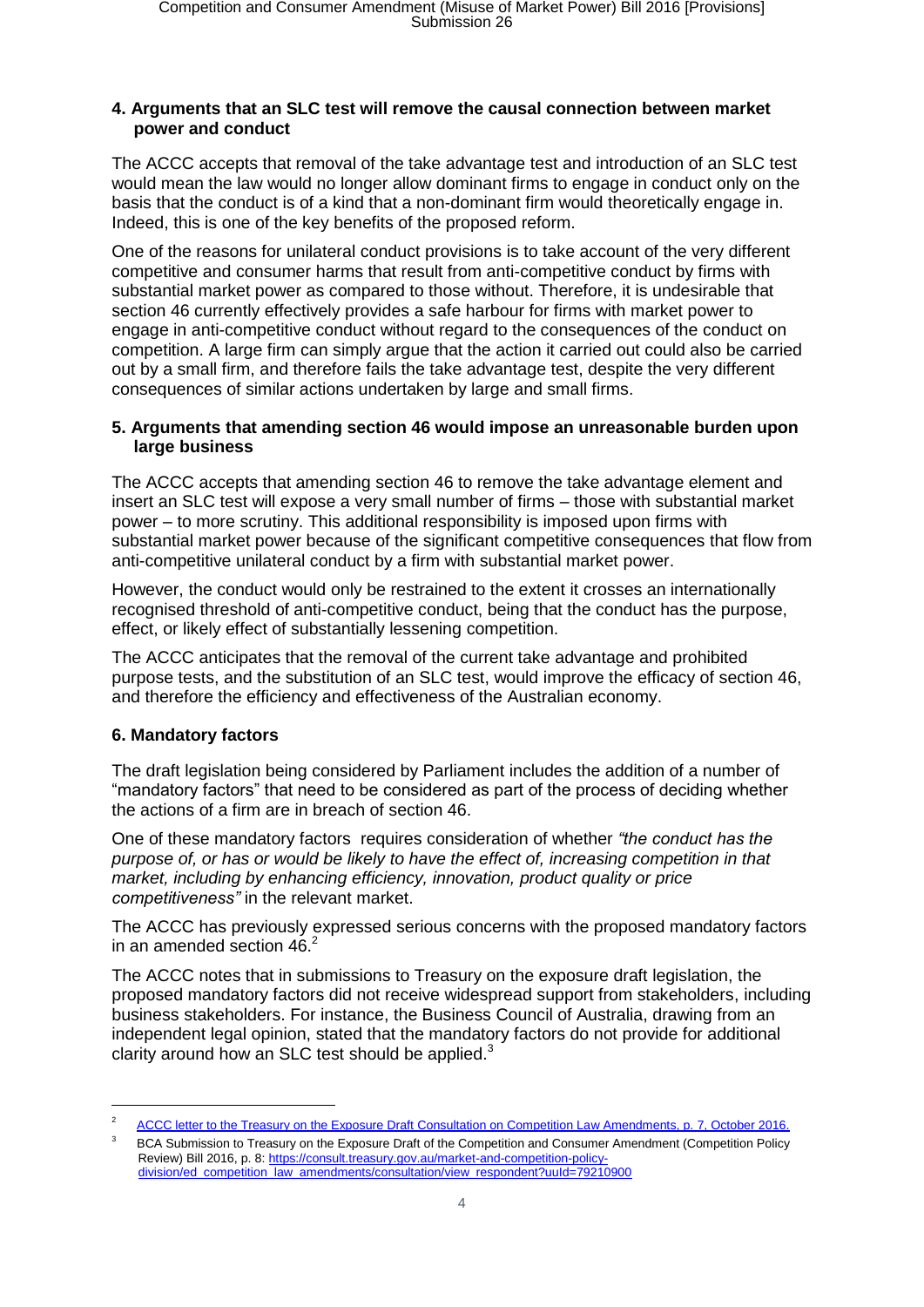As the ACCC has previously stated, an SLC test is neither novel nor uncertain. Quite the reverse. It is a well-established test that already applies to other provisions within Part IV of the CCA, and businesses are already familiar with this test. Given this, the proposed mandatory factors are not necessary.

Further, the ACCC considers that the factor relating to efficiency and innovation, will impose additional complex elements to be applied in determining whether there has been a contravention of the section. This creates scope for judicial interpretation about the interaction between efficiencies and competition, and innovation and competition, that could lead to further uncertainty about the application of section 46. Efficiency and innovation are concepts which have not been the subject of judicial consideration in the context of competition law enforcement. Rather they are factors that may constitute a public benefit which are weighed against the detriment resulting from a lessening of competition in an authorisation context. The impact of introducing them into the section 46 test is uncertain and unclear. This factor may provide a potential loophole and will unnecessarily add complexity, making it more difficult for the ACCC, and private litigants, to establish a breach of the revised section 46.

Yours sincerely

Rod Sims Chairman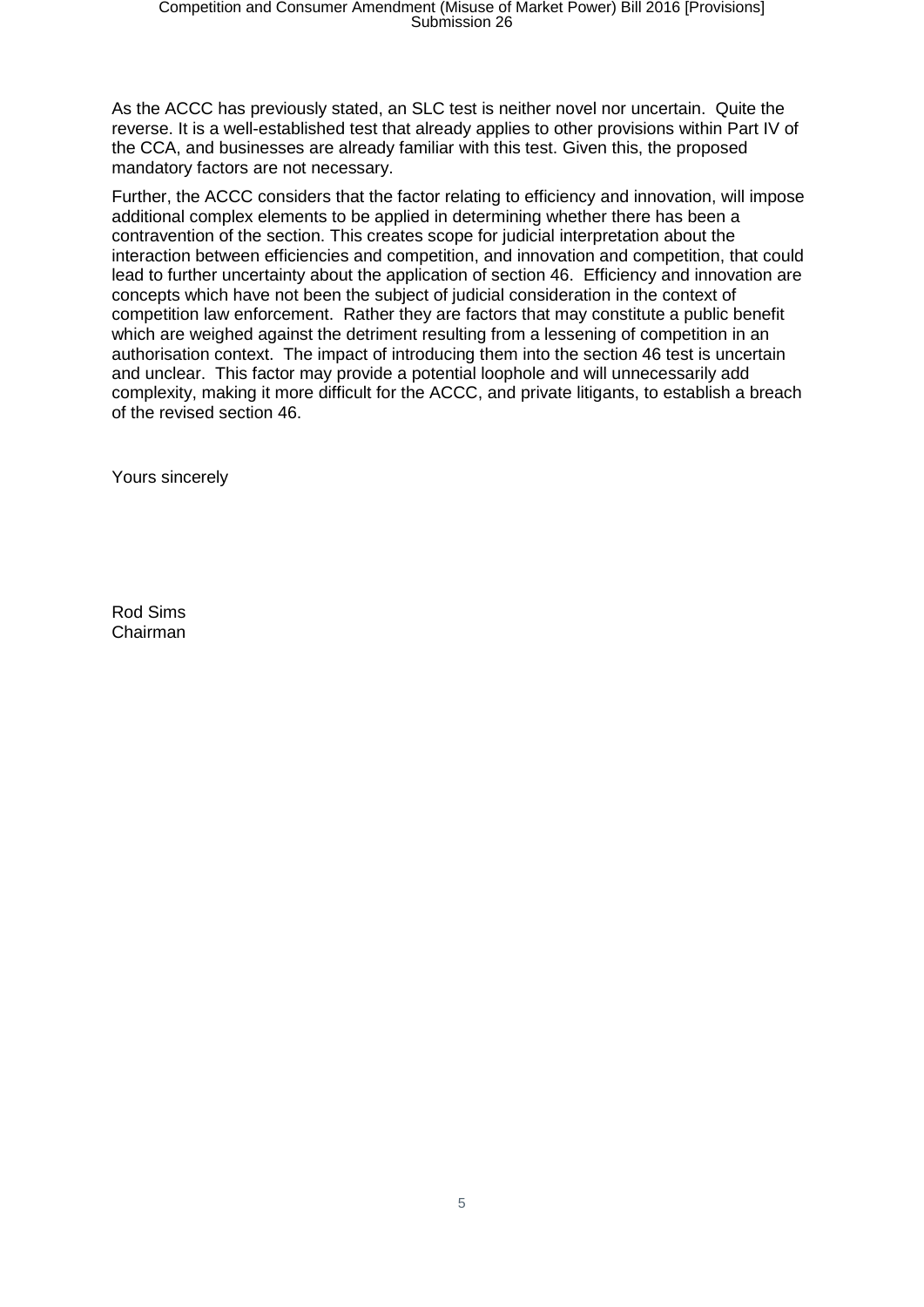Competition and Consumer Amendment (Misuse of Market Power) Bill 2016 [Provisions] Submission 26

## **Attachment 1 – examples of conduct that the current law may not appropriately address**

| <b>Conduct</b> |                                                                                                                                                                                                                                                                                                                                           | Why current law unlikely to apply                                                                                                                                                                                                                                                                                                                                                                                                                                                                                                                | Why an SLC test will help                                                                                                                                                                                                                                                                                                                                                                                                                                                                             |
|----------------|-------------------------------------------------------------------------------------------------------------------------------------------------------------------------------------------------------------------------------------------------------------------------------------------------------------------------------------------|--------------------------------------------------------------------------------------------------------------------------------------------------------------------------------------------------------------------------------------------------------------------------------------------------------------------------------------------------------------------------------------------------------------------------------------------------------------------------------------------------------------------------------------------------|-------------------------------------------------------------------------------------------------------------------------------------------------------------------------------------------------------------------------------------------------------------------------------------------------------------------------------------------------------------------------------------------------------------------------------------------------------------------------------------------------------|
| A              | <b>Land banking</b><br>A retailer operates six out of eight retail fuel sites<br>in a major town. The local planning authority has<br>designated four other sites in the town as<br>suitable for the establishment of new retail sites.<br>The retailer buys the first option to purchase all<br>four of the sites before this can occur. | Unlikely to be taking advantage of market power<br>because a firm without substantial market power<br>could also buy the option. In other words,<br>conduct that is designed to protect market power<br>but could be undertaken by a firm without<br>substantial market power is unlikely to breach<br>the current section 46 (Rural Press).<br>There are likely to be legal difficulties with this<br>conduct being captured as an 'acquisition' for<br>the purposes of the merger provisions and with<br>the acquisition having an SLC effect. | An SLC test would allow an assessment of<br>whether the conduct has an anti-competitive<br>purpose or effect in the relevant market,<br>including by way of the higher barriers to entry<br>that the conduct is likely to erect.<br>Even if the conduct could be assessed using the<br>'effect' of SLC under the merger provisions, the<br>revised section 46 would allow 'purpose' of SLC<br>to also be assessed.                                                                                    |
| B              | <b>Locking up supplies</b><br>A firm with 60% total sales in a market enters<br>into long term agreements to lock up 90% of all<br>supplies of an essential ingredient in its<br>production process.                                                                                                                                      | Unlikely to be taking advantage of substantial<br>market power as a firm without market power<br>could enter into such agreements (see Cement<br>Australia). In other words, conduct that is<br>designed to protect market power but could be<br>undertaken by a firm without substantial market<br>power is unlikely to breach the current section<br>46 (Rural Press).                                                                                                                                                                         | An SLC test would allow an assessment of<br>whether the conduct has an anti-competitive<br>effect (or purpose) in the relevant market,<br>including by preventing competing producers<br>from growing their production thereby competing<br>with the firm.                                                                                                                                                                                                                                            |
| $\mathbf{C}$   | Restricting supplies of essential materials<br>A vertically integrated firm with substantial<br>market power refusing to supply downstream<br>competitors                                                                                                                                                                                 | Depends very much on the details but likely to<br>be caught by the current law, although there<br>could be some difficulties in showing take<br>advantage and / or purpose (see and compare<br>Queensland Wire and Melways).                                                                                                                                                                                                                                                                                                                     | An SLC test would allow an assessment of<br>whether the conduct has an anti-competitive<br>effect, without the complicated use of a<br>counterfactual test to assess whether the<br>conduct constituted taking advantage of a firm's<br>market power.<br>Assessing whether the conduct has the purpose<br>or effect of substantially lessening competition<br>(rather than whether it amounts to taking<br>advantage of substantial market power) provides<br>a clearer and more predictable test for |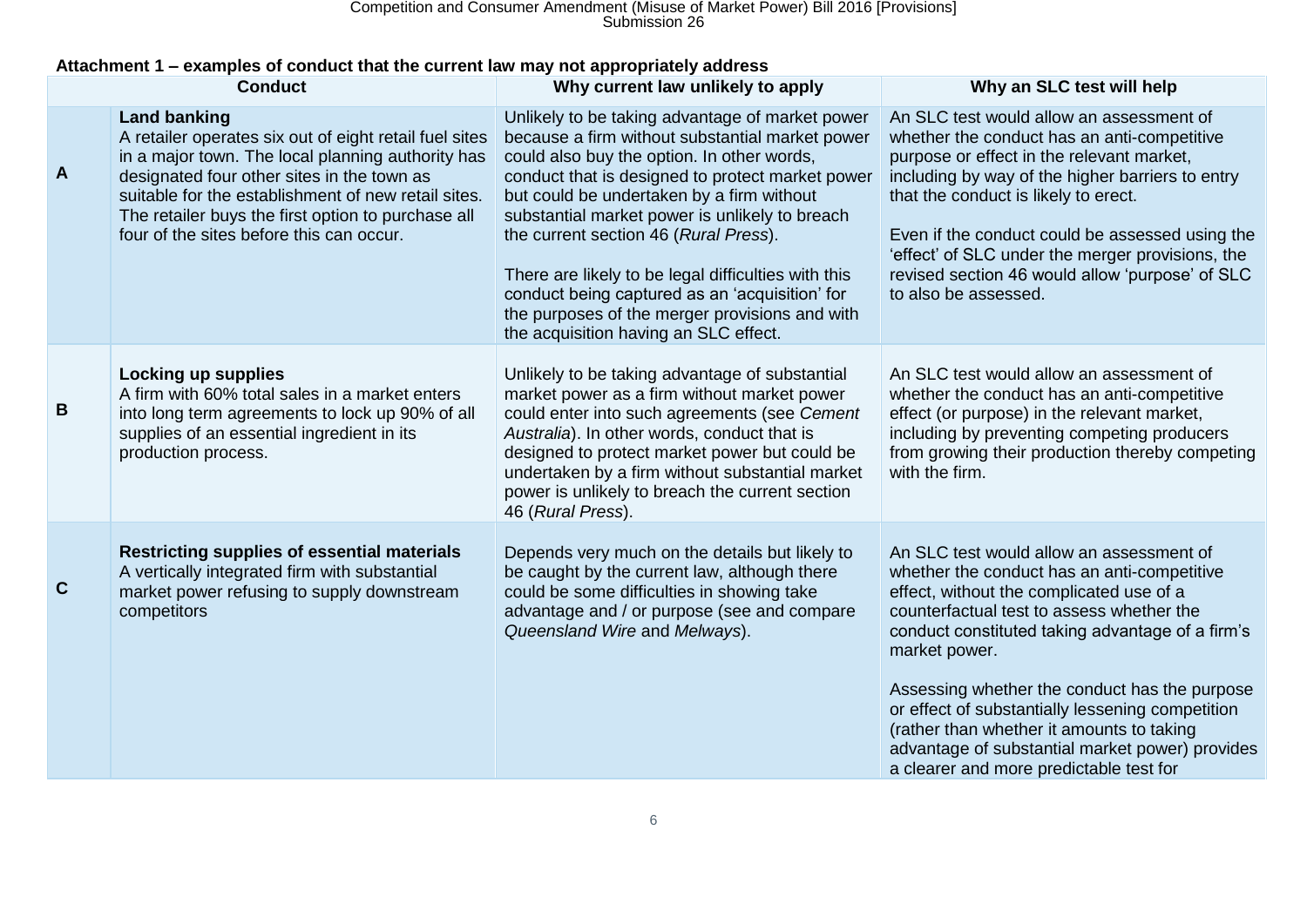# Competition and Consumer Amendment (Misuse of Market Power) Bill 2016 [Provisions] Submission 26

|   |                                                                                                                                                                                                                                                                                                                                                                             |                                                                                                                                                                                                                                                                                                                                                                             | assessing whether the refusal to deal is based<br>on genuine business concerns (such as the<br>credit worthiness of the buyer) or being in<br>engaged in to prevent rivalry.                                                                                                                                                                  |
|---|-----------------------------------------------------------------------------------------------------------------------------------------------------------------------------------------------------------------------------------------------------------------------------------------------------------------------------------------------------------------------------|-----------------------------------------------------------------------------------------------------------------------------------------------------------------------------------------------------------------------------------------------------------------------------------------------------------------------------------------------------------------------------|-----------------------------------------------------------------------------------------------------------------------------------------------------------------------------------------------------------------------------------------------------------------------------------------------------------------------------------------------|
| D | <b>Retaliatory threats</b><br>A firm is the only distributor of newspapers to<br>newsagents and convenience stores in town. A<br>distributor of newspapers in a neighbouring town<br>expands its distribution area to compete with the<br>firm. The firm threatens to commence operating<br>in the entrant's distribution area unless the<br>entrant keeps to its own area. | Unlikely to be taking advantage of market power<br>as the firm is using its assets as a distributor to<br>make a threat of retaliation credible, i.e. using its<br>financial power rather than market power (see<br>Rural Press). Further, if the entrant does not<br>accede to the threat, then there would be no<br>section 45 agreement to assess under the SLC<br>test. | An SLC test would allow an assessment of<br>whether the conduct has an anti-competitive<br>purpose or effect in the relevant market,<br>including by eliminating the threat of entry from a<br>neighbouring distributor (In Rural Press - an<br>SLC was found but no breach of section 46).                                                   |
| E | Joint marketing fee<br>A retailer with more than 60% of sales in a<br>market asks its suppliers to pay it 20% of sales<br>price in a joint marketing fee. It doesn't impose<br>this requirement on suppliers of products it sells<br>under its home brand.                                                                                                                  | Unlikely to be taking advantage of market power<br>as any retailer could ask suppliers to contribute<br>to marketing expenses.                                                                                                                                                                                                                                              | An SLC test would allow an assessment of<br>whether the conduct has an anti-competitive<br>purpose or effect in the relevant market,<br>including by imposing considerable additional<br>costs on suppliers that compete with home<br>brand suppliers.                                                                                        |
| F | Freezing out competing suppliers from retail<br>display and demonstration opportunities<br>A retailer with more than 60% of sales in a<br>market discriminates in favour of its own brand<br>products in relation to in-store placement and<br>promotions.                                                                                                                  | There may be difficulties with showing taking<br>advantage and / or purpose. Alternatively, an<br>unconscionable conduct case where the targets<br>of the conduct are large suppliers of proprietary<br>brands would be challenging (and not available<br>at all where the suppliers are listed companies).                                                                 | An SLC test would allow an assessment of<br>whether the conduct has an anti-competitive<br>purpose or effect in the relevant market,<br>including by making it more difficult for suppliers<br>of proprietary brands to compete with home<br>brand products.                                                                                  |
| G | Targeted price discounting strategies by an<br>incumbent, designed to dissuade new<br>entrants in a region<br>Possible predatory pricing by a dominant firm.                                                                                                                                                                                                                | If truly predatory, i.e. below relevant costs of<br>supply and targeted at potential competitors, this<br>conduct would be picked up by the current law.                                                                                                                                                                                                                    | An SLC test would allow an assessment of<br>whether the conduct has an anti-competitive<br>purpose or effect, without the complexities of<br>demonstrating below cost pricing. Assessing<br>whether the conduct has the purpose or effect of<br>substantially lessening competition (rather than<br>whether it amounts to taking advantage of |